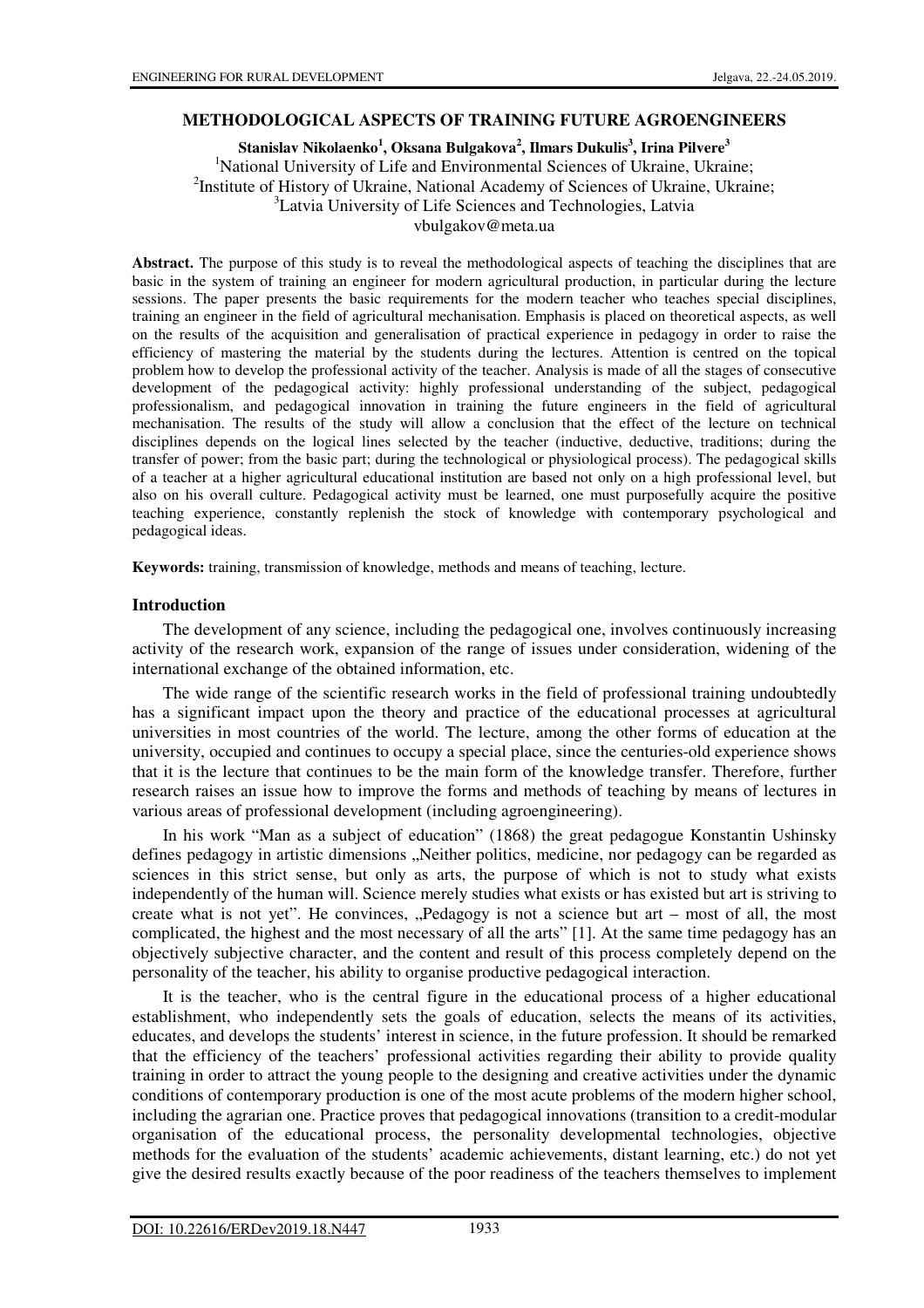them. The reason is obvious: now the pedagogical activity of the teacher of a higher educational establishment does not correspond to the level that could meet the present-time requirements.

It should be emphasised that the problem of the development of the teacher's pedagogical activity is now very relevant both for the theory and for the practice of higher education, especially for the professional development. The pedagogical skills are based on high professional standards of the pedagogue, his overall culture and pedagogical experience [2]. In Latvia and the Czech Republic, the problems of training future agro-engineers and teaching technical disciplines were investigated by Vitnere A., Baltsite R., Briede B., Novotny J. et al. [3-5]. The researchers have developed a method for the control of the formation process of the educational-and-cognitive activity of agricultural students by applying a system of the organisation methods and forms of education, aimed at step-bystep formation of the students' educational and cognitive activity. The authors note that during the teaching of the course it is necessary to take into account the peculiarities of studying agricultural machines, which are determined by agrotechnical requirements for their work, the specificity of the working process, aggregation, etc., and the new material must be precisely connected with the previously acquired technical knowledge. The researchers have also developed a methodology for conducting lectures of a problem-developing character, teaching games, test control in the classroom on the subject "Agricultural Machines". When studying engineering disciplines it is proposed to apply actively problem-based learning, gaming activities (pedagogical games), various production-andtechnological situations, etc. With an aim to fix the new knowledge in the students' memory on the basis of a joint work of the figurative and the conceptual-logical spheres of thinking, it is proposed to use the fundamental integrative concept (a design assignment), which is logically associated with the new lecture material [6].

In the dissertation research by E. Dzhedzhuly [7] a methodology is proposed for graphic training of the engineering students at higher educational establishments based on information and communication technologies, computer graphics and computer simulation. For this purpose computerbased visualisation lectures have been developed using image slides combined by means of hyperlinks with integration of graphic objects into a web page. A thorough research in training the future engineers is in the work of N. Bryukhanova, in which there is developed a concept of designing a system of pedagogical training of the future engineers-teachers. Among the other important issues justified by the author is a pedagogical training technology of the engineering-and-pedagogical personnel: motivational, reporting (description and prescription, complexes of situations, assignments and exercises, a model of professional activity), activity (reproductive, problem-developing, heuristic, developing), controlling (step-by-step, deferred, prognostic, cognitive), organisational (frontal, directionally differentiated, individualised). According to this researcher, sufficiently efficient for training engineers-teachers are such technologies as the complex- situational and the model technologies to which she refers a lecture [2]. The study is devoted to the formation of technical abilities of the future agricultural engineers during the academic course "Agricultural Machines". In particular, the author notes that during the teaching of the course it is necessary to take into account the peculiarities of studying agricultural machines, which are determined by agrotechnical requirements for their work, the specificity of the working process, aggregation, etc., and the new material must be precisely connected with the previously acquired technical knowledge. The researcher has also developed a methodology for conducting lectures of a problem-developing character, teaching games, test control in the classroom on the subject "Agricultural Machines". The dissertation research by A. Zabolotny [8] is also of interest, which is devoted to the formation of didactic competence of the future teachers of higher agricultural educational establishments. By the way, the researcher has suggested implementation of a credit-modular technology of learning, contextbased learning, problem-based learning, productive independent work through such forms of education as lecture-presentation, lecture-visualisation, a problem lecture, a seminar discussion, a business game, solving pedagogical problems, a training class, and the research work.

## **Materials and methods**

The purpose of this research is to reveal the methodological aspects of teaching the disciplines that are basic in the training system of an engineer for up-to-date agricultural production, in particular, during the lecture course.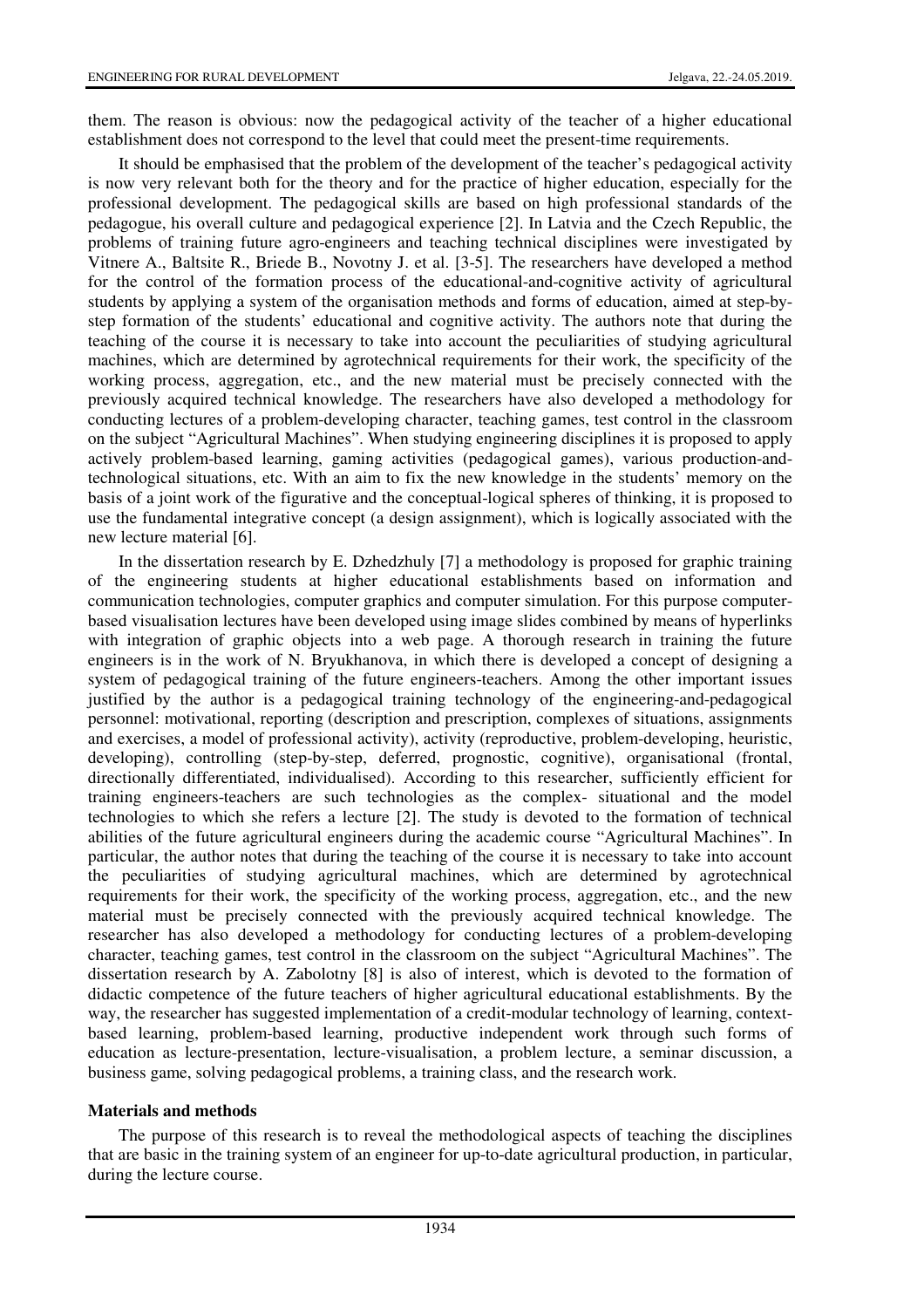During this research modern methods of theoretical analysis were used that include synthesis of abstraction and generalisation, as well as the method of pedagogical observation. An important factor is to get feedback of the acquired material, which allows objective identification and evaluation of the students' understanding of the laws of physics and the processes occurring in structures, mechanisms of machines and their details, the ability of students at a modern professional level to freely operate with the obtained amount of theoretical knowledge, the ability to give a range of subjectively new proposals for the calculation and design of agricultural machinery, to perform independently a multivariate analysis of technical solutions, to substantiate theoretically the choice of a rational variant, and so on. According to the student's high-quality answers, the teacher has an opportunity to check the amount of knowledge that the student has gained in the discipline, to objectively and accurately assess the complex formation of the multicomponent structure of the engineer's creative thinking. The main methodological foundation for such experimental studies is a standardised test control, based on the use of modern information technologies that allow the use of a personal computer. This makes it possible to increase the frequency of control and its omnitude, to differentiate and individualise control over the educational and cognitive activity of the students, which has a positive impact upon the formation of their motivational sphere and professional and cognitive interests. There were also used well-known methodologies of developmental education.

When conducting such a study, the criteria, selected for the evaluation, were independence and subjective novelty of the proposed solutions, their number and level the of the student's intellectual activity (reproductive, transitional, creative). The final control of the formation of creative technical thinking, educational, cognitive and engineering skills of the future specialists in the field of agroengineering was carried out during the exams and defence of the academic term projects.

## **Results and discussion**

In its development the pedagogical activity passes through certain stages. The first stage is professionalism. A graduate of the higher school who is trained for pedagogical activity has it. After that the teacher starts independent work at an educational establishment, where intense and purposeful process of his professional growth continues. The efficiency of this process depends on his motivation for self-learning and self-training, on the availability of an appropriate program, as well as systematic raising one's qualifications (seminars, courses, scientific and methodological conferences, and so on).

Gradually, the professional level of the teacher increases, he masters new pedagogical technologies, his psychological and pedagogical culture rises, his pedagogical abilities, personal qualities develop, his methodological arsenal is enriched. This is the second stage – the pedagogical proficiency – constant striving to creativity, research, discovery of new teaching tools and techniques.

The third stage of pedagogical proficiency is pedagogical innovation. The teacher-innovator introduces fundamentally new ideas into the educational process, he develops new methods and technologies. Since reaching of the highest level of pedagogical proficiency is a long and complex process, let us consider these stages by the example of training the future engineers in the field of agricultural mechanisation and agricultural engineering. Let us designate the characteristics of pedagogical skills, since it is the lecture activity that is an extremely important dominant among the other types of a teacher's activity at a higher educational establishment, including an agrarian one. We would remark that it is necessary to approach the structuring of the content of each lecture, in particular, any agricultural machine, quite carefully, mastering the educational material according to a certain structure. Need to clearly understand for what kind of work or technological operation the agricultural machine or equipment is designed. For example, a general-purpose plough performs the following operations in the course of its work: it cuts a layer of soil to a depth of 30 cm; it overturns and partially loosens the soil layer; it lays the undercut layer at the bottom of the furrow, and so on. Thus, knowing this, the student must clearly define the operations for which the plough can be used.

Not a less important structural element of the discussed educational material are the agrotechnical requirements for the operation of the machine. The point is that in the future agricultural engineer will have to be able to calculate the parameters of the machine performing certain agrotechnical operations. It is noteworthy to add that before the study of the design and the working process of the machine the students must be acquainted with the requirements that determine the quality of the work. We will add that this block of the educational material is taught by the teacher along with concrete examples and a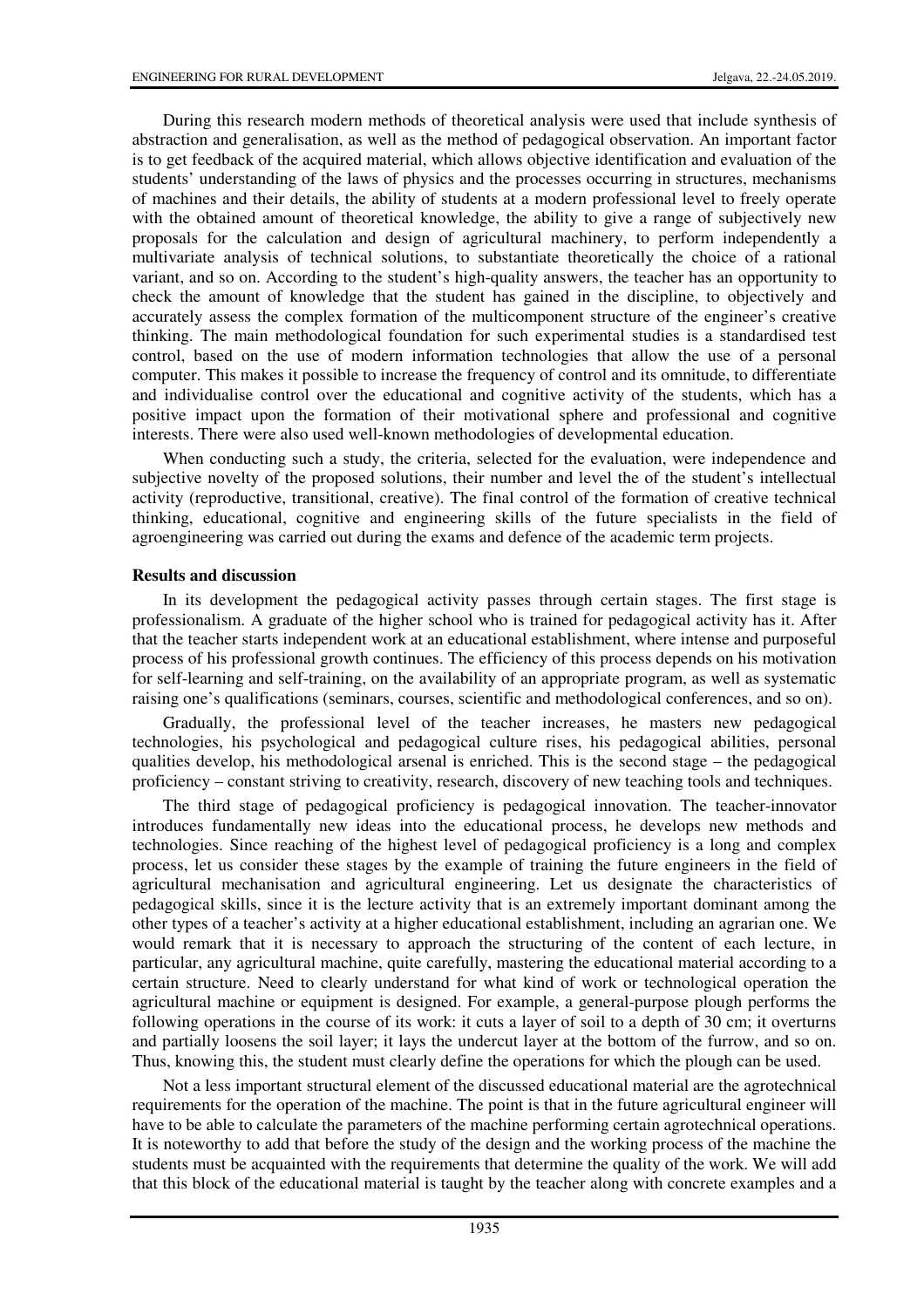detailed analysis of the production situations, putting problematic questions*.* After that, the lecturer carefully explains the indicators according to which these machines and equipment are classified (grouped). Such knowledge is generalised, systemic, it requires from the person developed abstract thinking, a holistic and interconnected vision of phenomena and processes in their totality. In such an academic discipline as agricultural machinery, this knowledge is present in each new section and topic, where the individual objects are grouped into homogeneous classes on the basis of accepted indicators. In the future such knowledge will make it possible for the students to solve typical tasks of their professional activity. The study of the technical characteristics of the machine (the next element of the content) is built mainly on the basis of comparative knowledge. It should be noted that in agroindustrial production several similar machines and types of equipment may be used to perform particular operations, and a specialist needs to select the optimal set of machines for the specific production conditions. This is a fact that should be appropriately reflected in the author's methodology for selecting the training content. Because the students, having listened to the lectures, should receive the knowledge that is necessary in order to determine the efficiency of a machine performing certain operations, to make comparative evaluation of two or more machines that are close or identical by their destination. After that the students are offered training material about general devices of agricultural machines. Acquisition of this structural content element is intended to form in the students the knowledge about the elements (aggregates) of the machine, their purpose and functions. It would not be superfluous to say that the methodology of the Ukrainian innovator V. Shatalov also provides for the presentation of the previously mentioned educational material in large blocks, and in this case it overlaps with the given methodological approaches to the structuring of the content [9].

After acquaintance with the overall structure of an agricultural machine it is supposed to study the design of its individual parts (units, mechanisms, systems), the didactic dominant being aimed at the students' comprehension of the design peculiarities of the aggregates, units, and functions. The next structural element of the study of the agricultural machine is acquaintance with its working process. This block of educational information provides that, according to the results of its acquisition, the students should clearly name and describe in detail the operations that constitute the working (technological) process of the machine, its components and the order in which they are performed. The technological adjustment and regulation of the machine completes its study. It is planned that, having mastered this informative element, the students will acquire the knowledge, necessary to determine the performance parameters of the machine: checking the readiness of the machine to perform certain kinds of work, regulation of certain units and evaluation of the adjustment of machines and aggregates. It should be emphasised that the results of the lecture explanations depend on the logical line selected by the teacher. For example, when explaining the educational material on technical subjects, the following logical lines are distinguished: inductive; deductive, traductive; when discussing the power transmission (torque); from the basic part; along the course of the technological or physiological process. The choice of the logical line of explanation depends mostly on the contents of the educational material. Sometimes it happens that even several logical lines are suitable to explain a particular material. For instance, the inductive explanation line determines the course of the message from concrete concepts to a general concept. And, conversely, the deductive logical line directs the explanation from the general concept to its concrete manifestations. The traductive logical line is used in cases, when the teacher explains the new material in comparison with similar material that the students have already learned. The logical line along the power transmission (torque) provides for the order of explanation from the part of the object that receives the driving force, and then continues along its transmission line. For example, such an explanation is only possible to determine the overall efficiency coefficient of a machine, when it is necessary to demonstrate the consecutive loss of power in the units during the torque transmission from the engine to the driving shaft of the machine. This logical line is used to explain the structure and operation of the transmission mechanisms, gearboxes, combines, and so on. The logical line from the basic part is characterised by the fact that the explanation of the object begins from the part that is basic for it. For example, the device of the internal combustion engine begins with the study of the crankcase. Until the students have mastered the knowledge of this basic part, they will not be able to understand completely the structure and operation of the mechanisms and systems of the engine, and therefore it is advisable to prognosticate the reproductive level of their operation along this logical line. The logical line along the course of the technological process is conventionally applied in order to explain which processes perform the work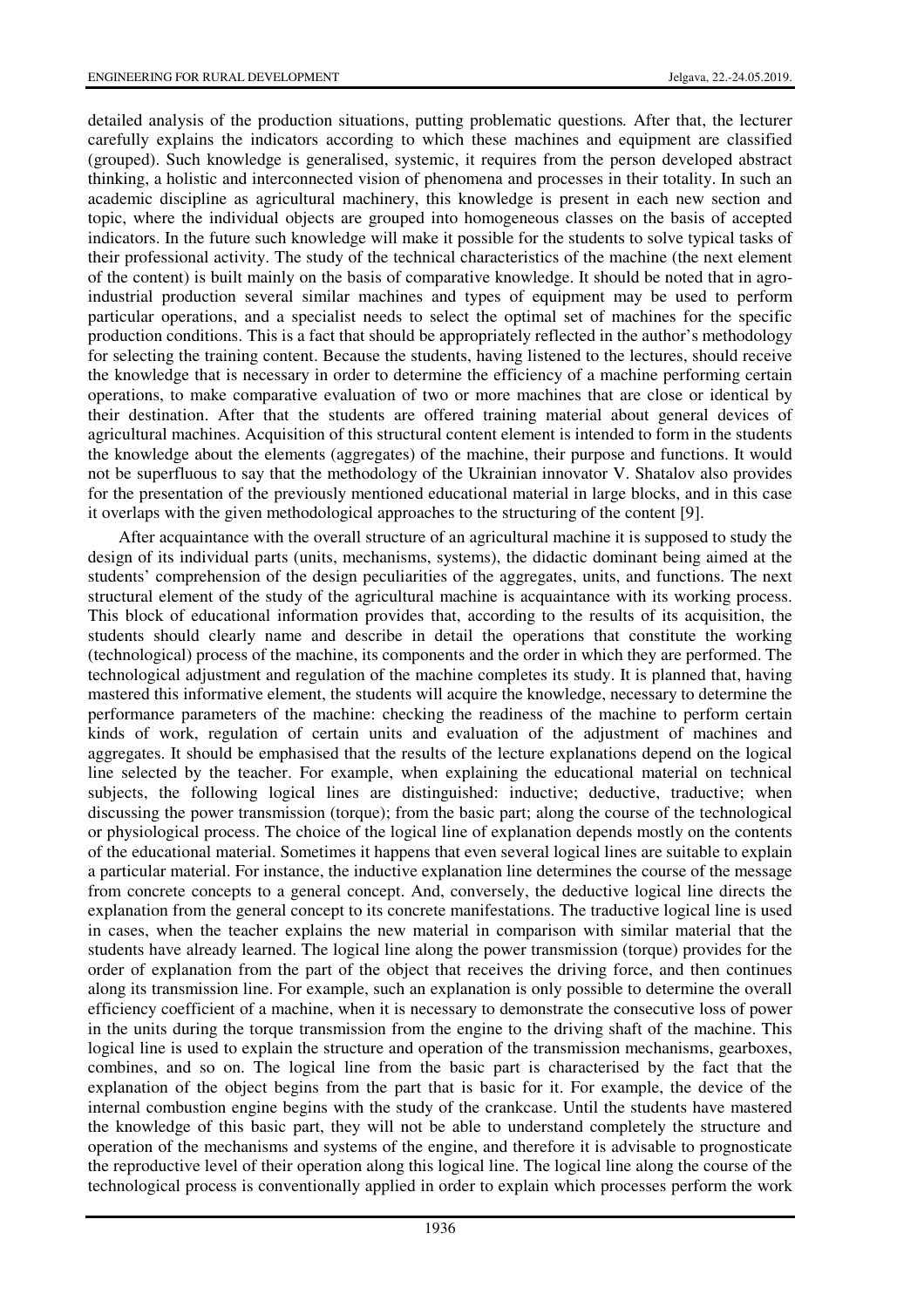using a definite working substance. The structure of combine harvesters, dryers, feeding shops, workshops for the processing of agricultural products, grain-cleaning complexes, etc., is explained along this logical line. The logic of teaching the lecture material has its own specific features having impact upon the best acquisition of the educational information by the students. In particular, each specific question of the topic should be explained solely along a single logical line from the beginning to the end. After the exposition of a scientific issue it is obligatory to sum up and make generalisations. Such techniques have impact on the consolidation of knowledge in the students' memory, on the one hand, and, on the other hand, they help the students systematise information and build a precise synopsis. It is known that the final part of the lecture is of great importance for achieving the objectives of the lesson - the lecturer should concisely summarise the previously told material, motivating the students to further research during their independent academic work. Particularly successful is the formulation of topical scientific problems, which will serve for the future engineers of agricultural production as themes of their research work, in particular, for their master's studies. Let us dwell upon the basic components of the teacher's lecture. The style and way how the lecture is delivered should reflect the lecturer's cultural and professional level as a personality. The lecturer should always be tidy, sedate, moderate, attentive to others; he should be distinguished by deep wisdom, a vision of problems, a bright mind, developed mathematical thinking. It is these features that should create the distinctive style of teaching technical subjects. Naturally, each lecturer has exclusively individual features, personal traits that are difficult to generalise. And yet the outer form of the lecture must be subject to certain rules. For the lecturer the first rule should be deep awareness in the lecture material, as well as knowledge of the methodological ways of presenting the material depending on the specificity of the specialty that the future agro-engineers are mastering.

The results of the comparative study led to a conclusion about the significant advantages of the indicators of the students from the experimental groups over the students of the control ones [2, 8-10]. In particular, the academic achievements of these students, who were registered according to the results of the current and the final control (the course exam, the course project defence) were significantly higher compared with the training results of students from the control massive. During the exam the majority of students freely operated with the necessary technical terms, had thoroughly mastered the skills of calculation and design. A witness for changes in the development of the technical creative thinking of the students from the Agro-engineering Faculty is also the fact of participation of 26 % of students of experimental groups in the annual Olympiad, whereas from the control groups only 14 % of students felt a desire to take part in this competition.

According to the results of the conducted experimental studies, distribution graphs of the students from the experimental group E and two control groups  $K(1)$  and  $K(2)$  were built by the levels of their learning and cognitive activity, estimated in  $%$  (Fig. 1), the data about the indicated groups being obtained at the beginning of the experiments (Begin) and at the end of the experiment (End).



Fig. 1. **Distribution of students from experimental group (E) and two control groups K (1), K (2) according to levels of their educational and cognitive activity:** 1 – reproductive level; 2 –transitional level; 3 – creative level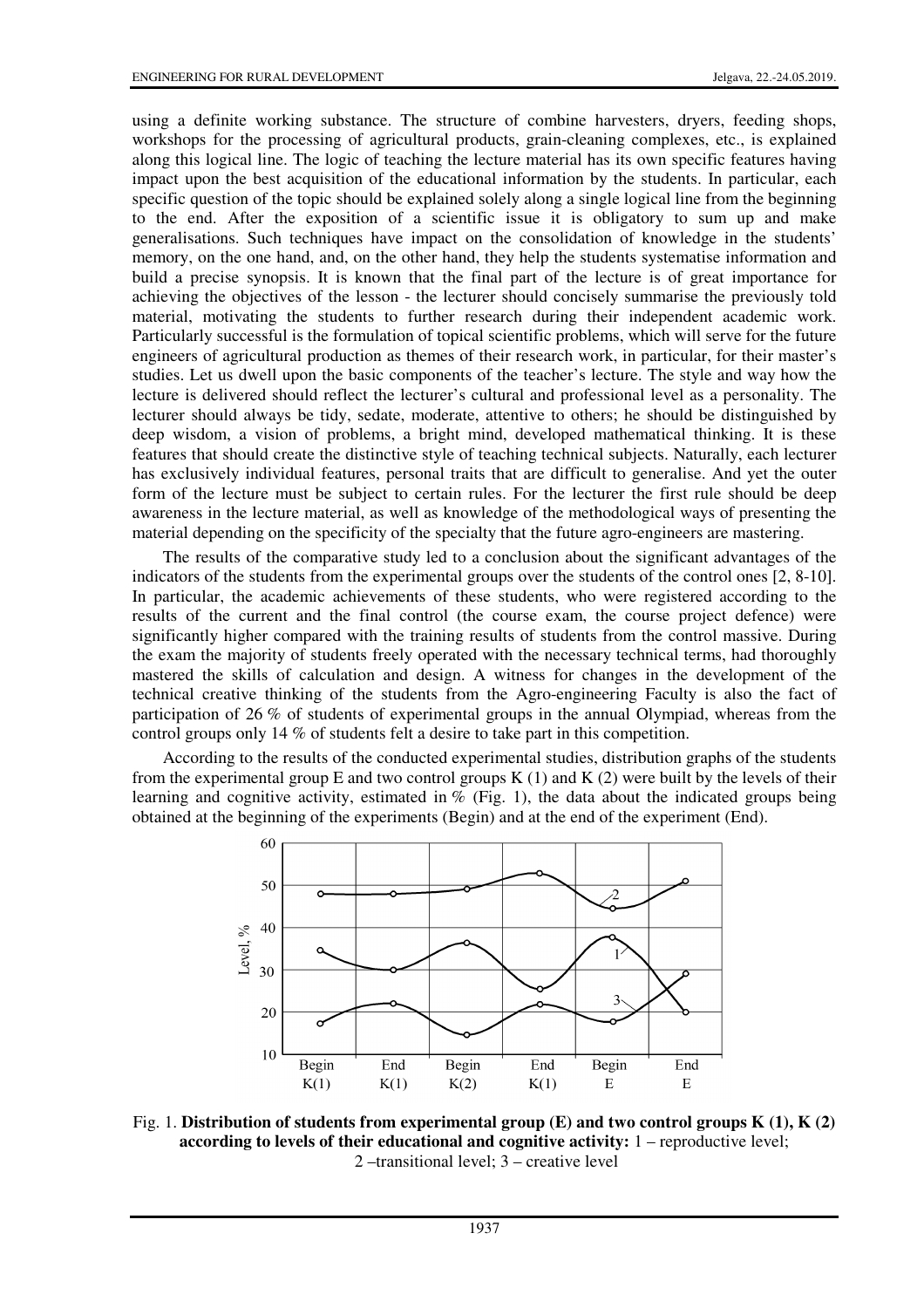Fig. 2-4 present graphical dependencies reflecting the dynamics of changes in the educational and cognitive activity of the students from these groups at the beginning of the experiment and at its end. In addition, Fig. 2 shows graphs of the dynamics of changes in the reproductive level of students' learning and cognitive activity, Fig. 3 depicts similar graphs for the transitional level and Fig. 4 – graphs showing the dynamics of changes in the creative level of the students' cognitive activity. Data are also given at the beginning of the experiment and at its end.



Fig. 2. **Changes in reproductive level of educational and cognitive activity of students at the Faculty of Agroengineering:**  $1$  – control group K  $(1)$ ;  $2$  – control group K  $(2)$ ; 3 – experimental group E







Fig. 4. **Changes in creative level of educational and cognitive activities of students at the Faculty of Agroengineering:** 1 – control group K (1); 2 – control group K (2); 3 – experimental group E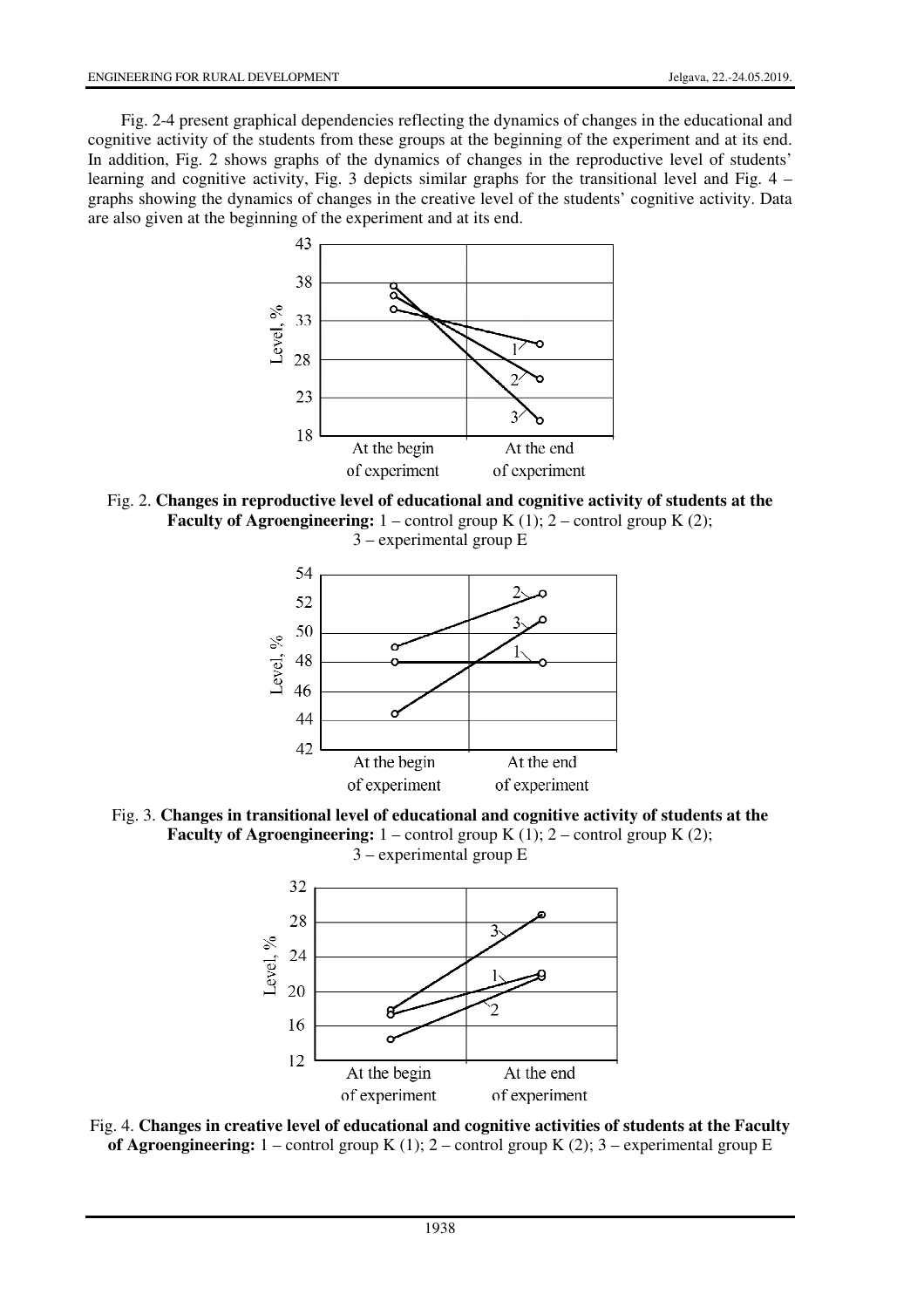As it is obvious from the presented graphs, the efficiency of the applied methodology for the developmental education reflects the dynamics of changes in the levels of the created educational and cognitive activity of the students in studying the disciplines included into the course for training agroengineers. In the final experiment 29 % of the students from the experimental groups demonstrated a creative level of the educational and cognitive activity, whereas in the control groups there were 22 % of such students; 51 % of the students from the experimental groups and 48 % of the students from the control groups were referred to the transitional level. It was established that at the reproductive level there were 20 % of students from the experimental groups, and, correspondingly, 30 % of students from the control groups. Based on the theoretical studies, own observations and the studies of the practical experience of famous teachers [4-6], we arrive at a conclusion that among the leading skills of a teacher at the higher agricultural educational establishment should be the following skills:

- ability to see the pedagogical work as a whole, in the unity of its tasks, goals, methods, conditions, results, to understand the cause-and-effect relationships between them;
- use the knowledge of the modern pedagogical science, to identify and implement technologies contributing to efficient formation of instructive and cognitive activity of the students;
- control one's emotional state giving it a constructive, not a destructive character;
- achieve high standards of pedagogical work, to use a creative approach to the organisation of the training-and-educational process;
- create in the learning environment a favourable psychological microclimate of interaction, mutual help and support;
- analyse and summarize the advanced pedagogical experience, to acquaint with one's achievements the teachers of higher agricultural educational establishments;
- highlight the main ideas of the academic subject, to update it by means of modern achievements in the relevant field of the agrarian science;
- implement measures for the integration of knowledge, to construct the learning content as a system of cognitive tasks;
- apply efficient methods, forms and means of enhancing the students' educational and cognitive activity in order to achieve high results;
- open to the students new opportunities for self-improvement, self-development, to take into account their level of cognitive abilities, mentality and peculiarities of the socio-cultural environment in academic work;
- realise the role of the teacher exactly as an assistant, mediator, coordinator and consultant motivating the students to active acquisition of the future specialty;
- take a constructive position in pedagogical communication and flexibly rebuild it by changing the situation.

It should be emphasized that by mastering these skills the teacher develops a number of psychological qualities which also characterise his skills. This is, first of all, pedagogical erudition - a deep stock of up-to-date knowledge that the teacher uses in solving concrete problems. For a teacher of a higher agricultural educational establishment this is especially important: the contemporary agricultural production is constantly changing, it is modernised, developing. Instead of the conventional technologies there come new, environment-friendly, energy-saving technologies that combine the modern possibilities of science and production. For instance, the system of precision farming makes it possible to grow ecologically clean products, to raise the culture of farming, to predict the yield of agricultural crops by using a satellite navigation system. It is quite clear that only a teacher, who is thoroughly aware of the modern achievements in the agrarian science and, what is equally important, who independently carries out scientific research, can bring such knowledge to the students. As an important psychological characteristic of pedagogical professionalism should be regarded pedagogical thinking. This is a skill of the pedagogue to analyse pedagogical situations, to detect their indicators and peculiarities that are closely related to pedagogical intuition, pedagogical improvisation, pedagogical imagination, pedagogical observation, and so on. Another important quality of the teacher is pedagogical purposefulness. Development of this component of the teacher's professionalism makes it possible to create a need for compulsory planning of his wok; this helps in